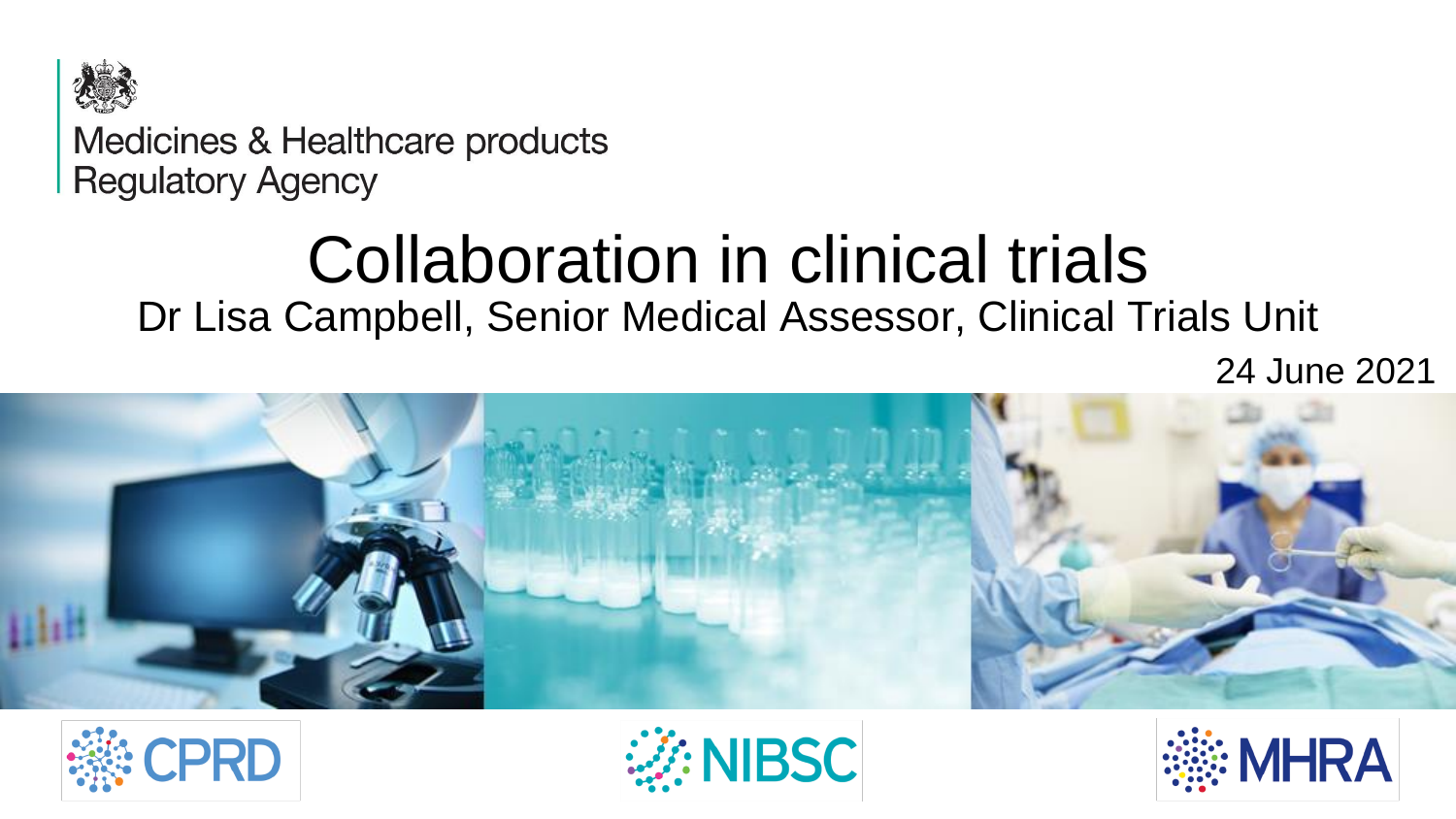#### **Agenda**



#### MHRA portfolio of Vaccine Trials



G7 and Pandemic Preparedness **Partnership** 



Potential areas for increased international harmonisation and collaboration



Proposals to take forward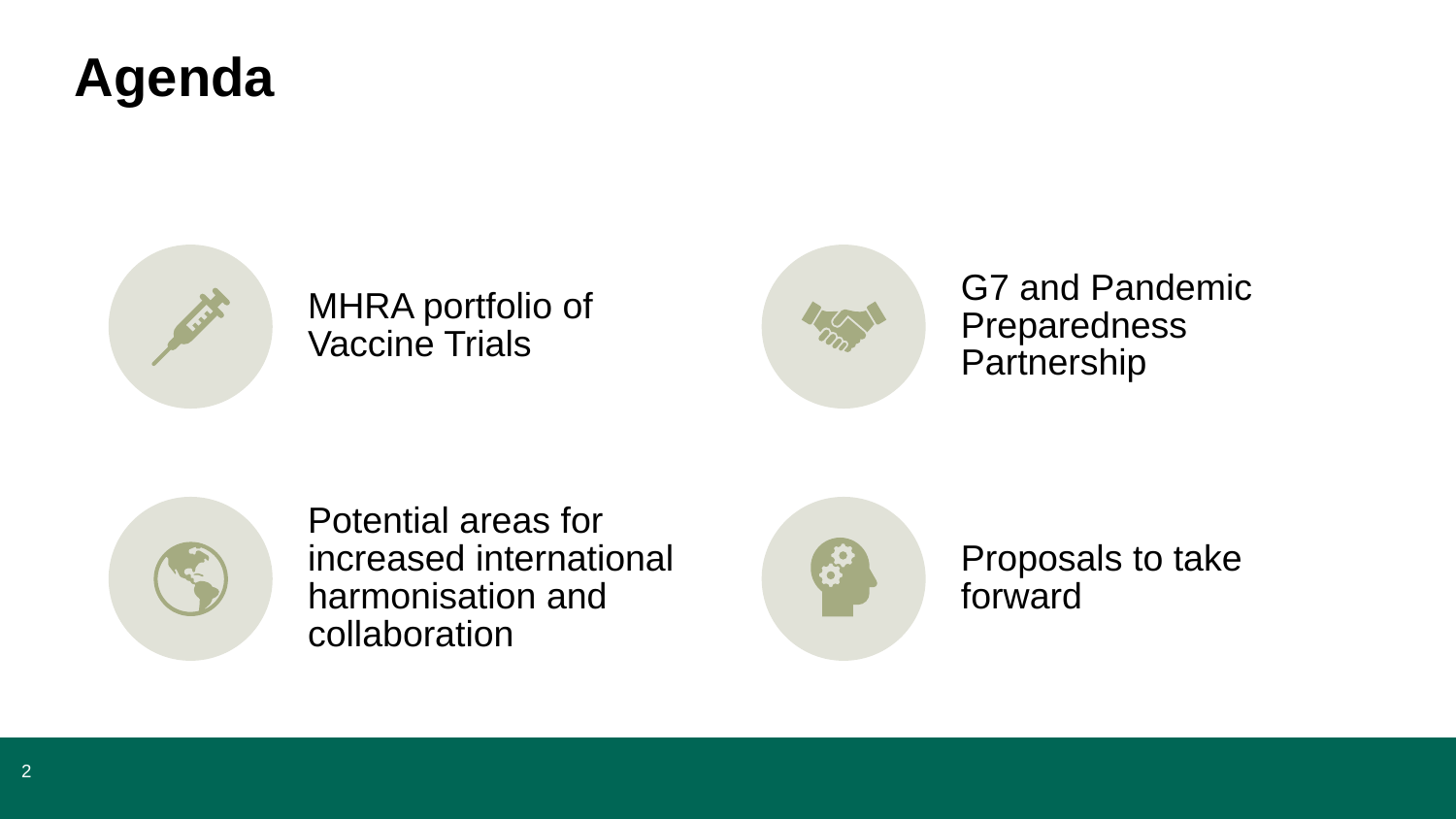### Breadth of MHRA Vaccine Studies: Products

Approved in trials:

- Oxford/AstraZeneca (viral vector)
- Pfizer/BioNTech (mRNA)
- Janssen (viral vector)
- Moderna (mRNA)
- Novovax (recombinant spike protein)
- Valneva (inactivated whole virus)
- Imperial College London (saRNA)
- Medicago (Coronavirus-Like-Particle (CoVLP))
- Codagenix (ive-attenuated vaccine)

**All reviewed with input from independent Commission on Human Medicines expert group(s)**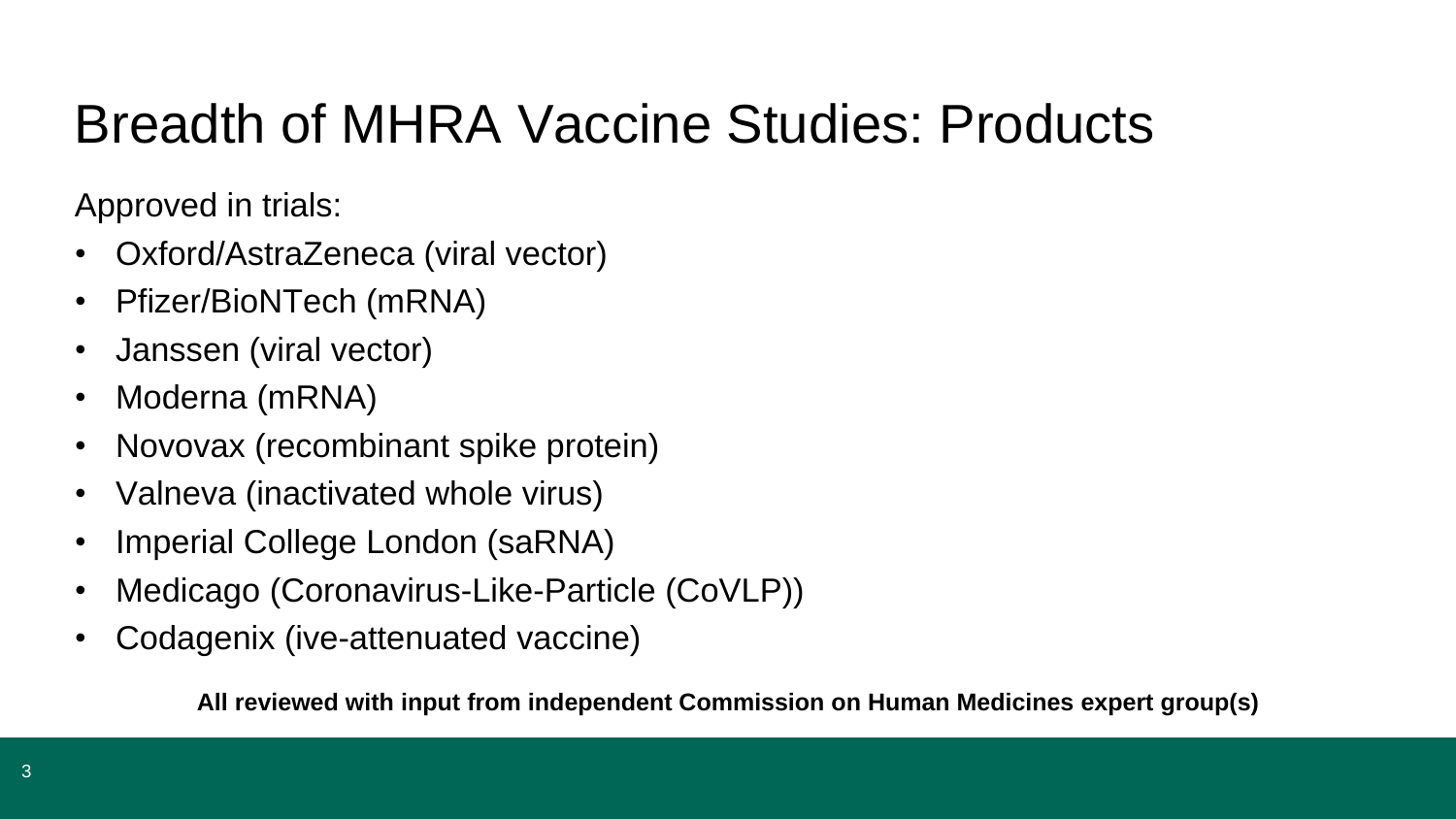### Breadth of MHRA Vaccine Studies

- Adults
- Children
- Pregnant women
- Immunocompromised
- "Mix and Match"
- Third dose boost (homo/heterologous)
- Concomitant with Influenza vaccine
- Variant vaccine (against the South Africa B.1.351 strain)
- Intranasal /aerosol dosage forms
- **Adjuvanted**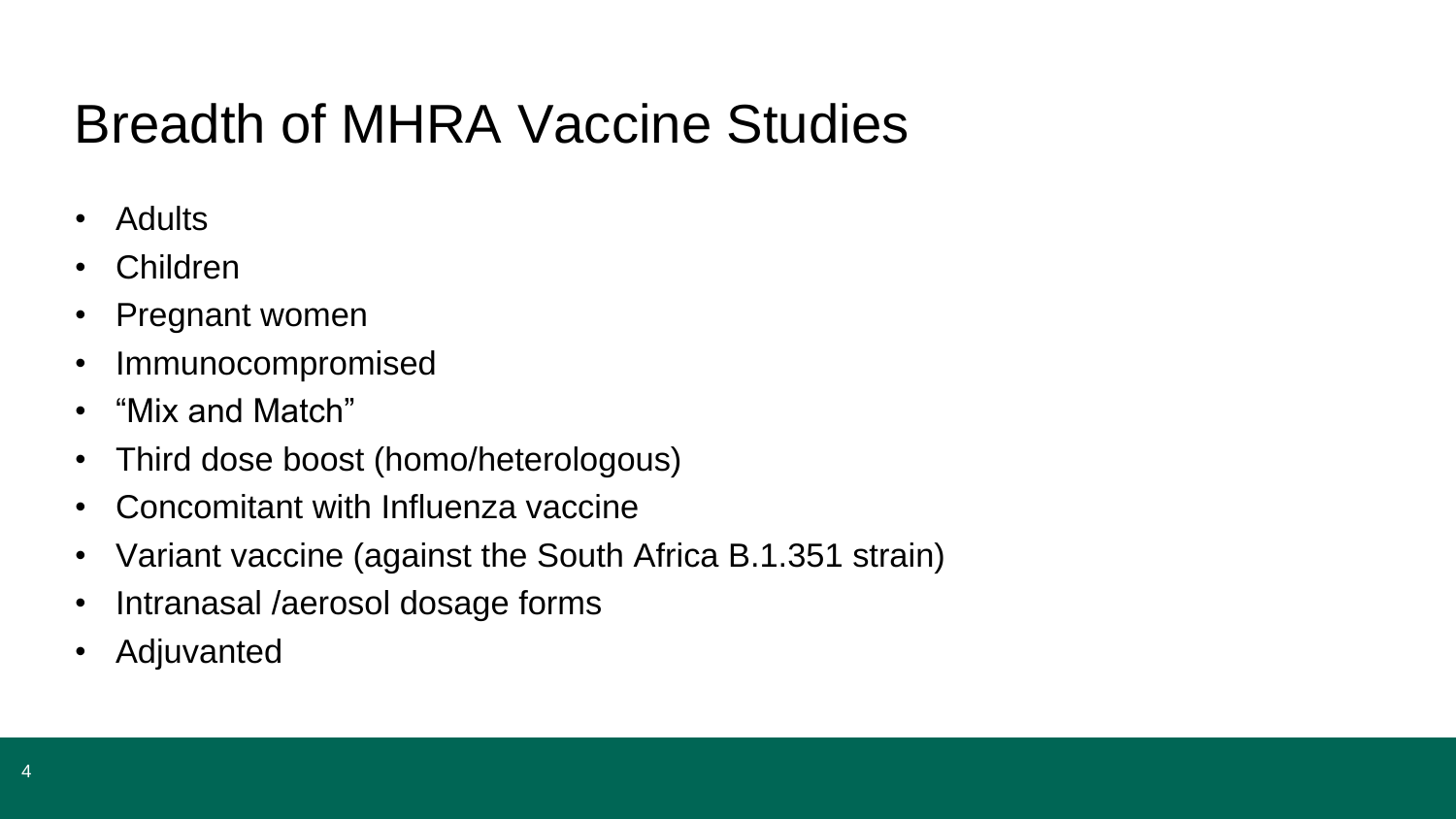#### Why is international collaboration important?

- Global healthcare emergencies need a global response.
- During the COVID-19 pandemic, rapid, robust and randomised trials have played a critical role in informing public health and clinical decisions.
- However, while vaccine development has been faster in this pandemic than ever before, improvements can be made
	- For example, there was no overall coordination of trial testing methodology
	- More effective international collaboration on trials would have made better use of scarce resources and may have saved lives
	- Generally, clinical trials have often been too small, duplicative, fragmented and poor quality.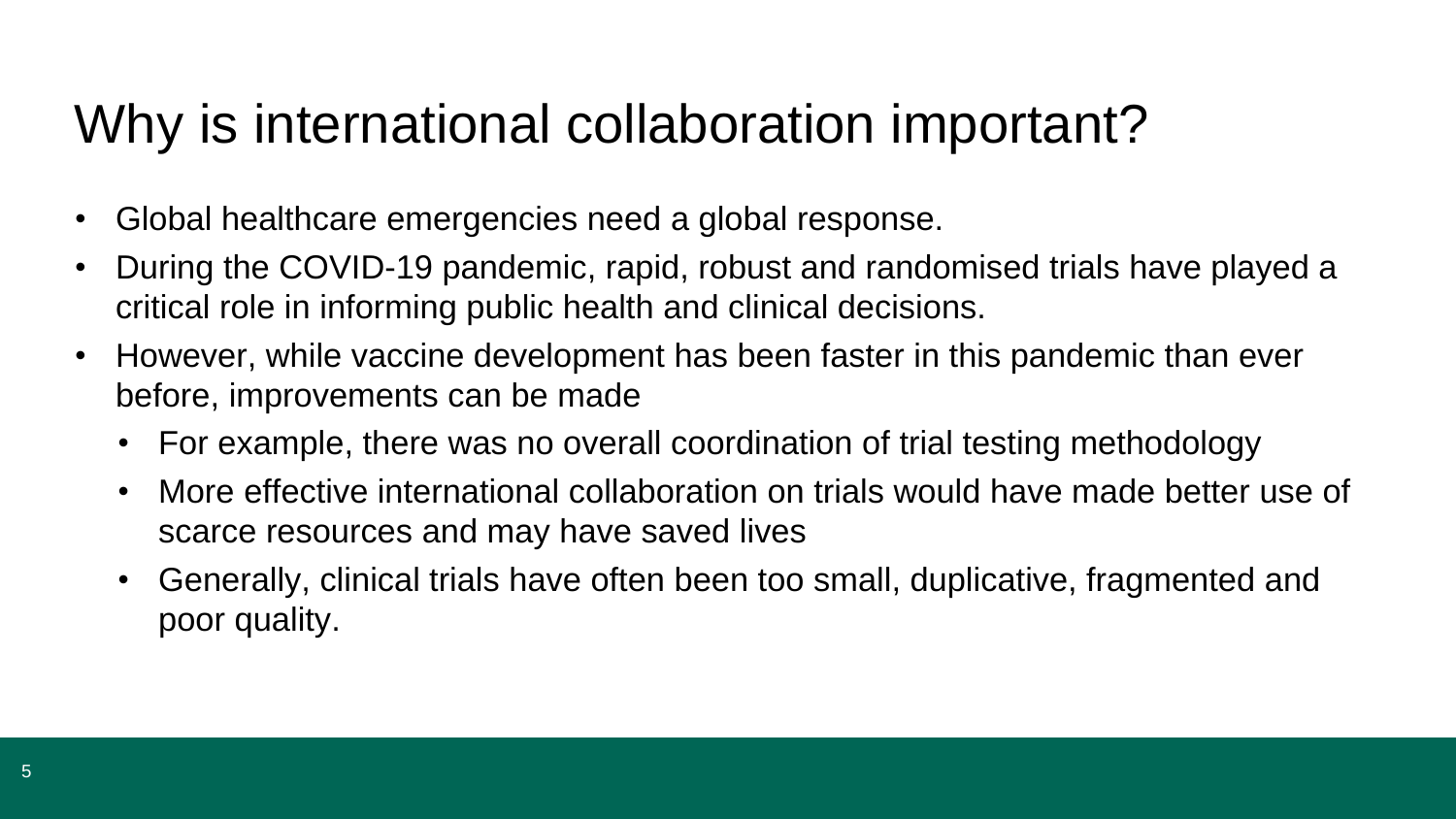## There are clear outcomes for regulators from G7 and the pandemic preparedness partnership





- "…work with regulators, ethics institutions and committees to achieve greater harmonisation and to streamline regulatory process to act more proportionately to risk." (G7 Charter)
- "…we will accelerate the sharing of data and results so that therapeutics proven to be effective and safe can be approved by regulatory bodies, incorporated into clinical practice guidelines and recommended for use in routine practice." (G7 Charter)
- "…we should expect safe vaccines, regulated by a Stringent Regulatory Authority (SRA) and ready to be produced at a global scale, to build immunity and prevent infection" (100 Day Mission)
- "SRAs, working with WHO and other relevant organisations, should streamline, harmonise and simplify regulatory processes in business as usual, and agree a faster and joined-up approach in pandemics." (100 Day Mission)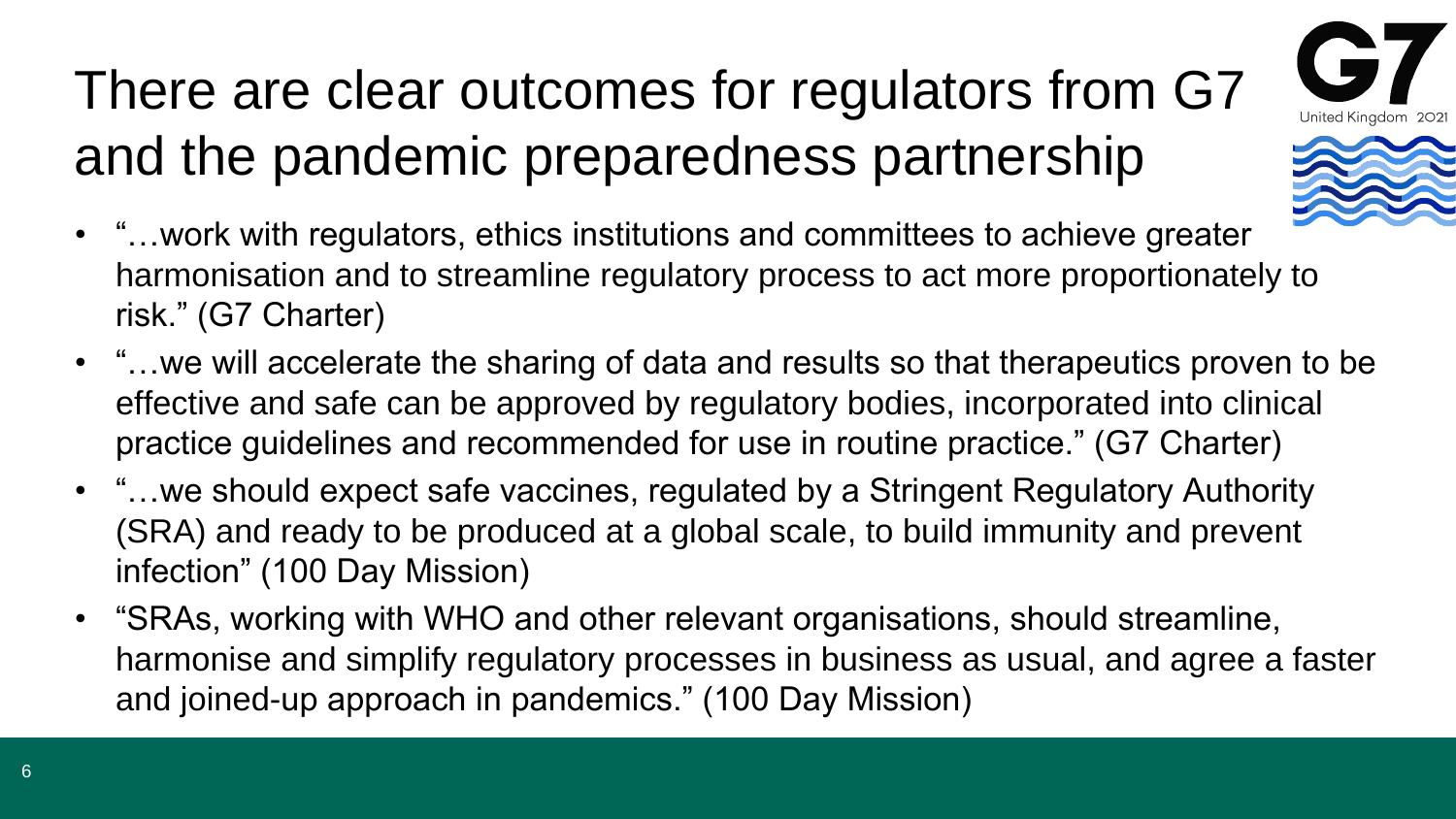#### Where might we increase collaboration?

Joint scientific advice

Harmonisation of protocol design

Harmonisation of submission requirements

Sharing of assessment reports and decisions

Timely sharing views/decisions on results

Question: How do we bring ethics along with us?